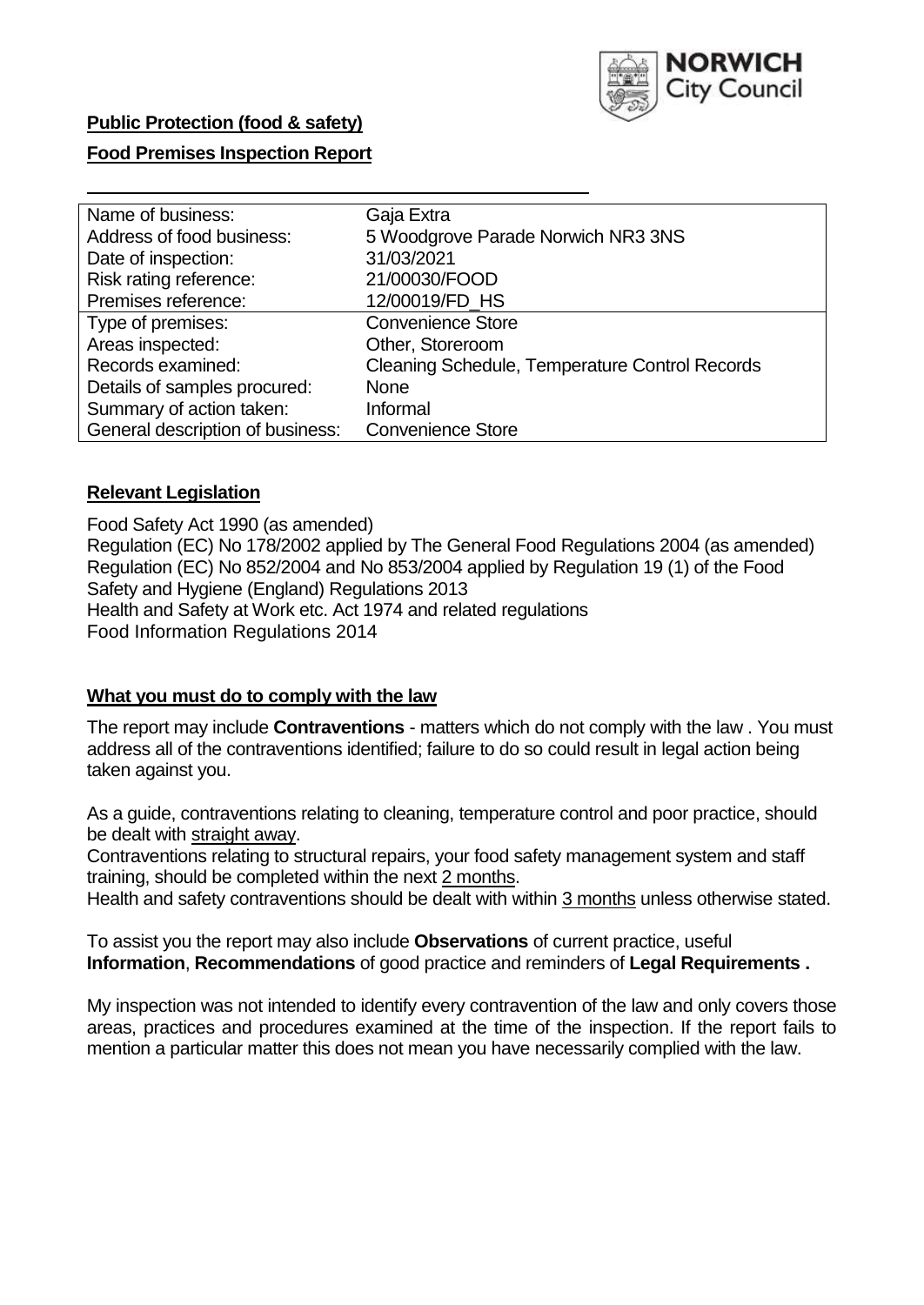# **FOOD SAFETY**

#### **How we calculate your Food Hygiene Rating:**

 The food safety section has been divided into the three areas which you are scored against for the hygiene rating: 1. food hygiene and safety procedures, 2. structural requirements and 3. confidence in management/control procedures. Each section begins with a summary of what was observed and the score you have been given. Details of how these scores combine to produce your overall food hygiene rating are shown in the table.

| <b>Compliance Area</b>                     |          |    |                | <b>You Score</b> |                |    |           |    |                |  |  |
|--------------------------------------------|----------|----|----------------|------------------|----------------|----|-----------|----|----------------|--|--|
| Food Hygiene and Safety                    |          |    | 0              | 5.               | 10             | 15 | 20        | 25 |                |  |  |
| <b>Structure and Cleaning</b>              |          |    | $\overline{0}$ | 5                | 10             | 15 | 20        | 25 |                |  |  |
| Confidence in management & control systems |          |    | $\Omega$       | 5                | 10             | 15 | 20        | 30 |                |  |  |
|                                            |          |    |                |                  |                |    |           |    |                |  |  |
| <b>Your Total score</b>                    | $0 - 15$ | 20 | $25 - 30$      |                  | $35 - 40$      |    | $45 - 50$ |    | > 50           |  |  |
| <b>Your Worst score</b>                    | 5        | 10 | 10             |                  | 15             |    | 20        |    | $\blacksquare$ |  |  |
|                                            |          |    |                |                  |                |    |           |    |                |  |  |
| <b>Your Rating is</b>                      | 5        | 4  | 3              |                  | $\overline{2}$ |    |           |    | $\Omega$       |  |  |

Your Food Hygiene Rating is 5 - a very good standard



# **1. Food Hygiene and Safety**

 requirements. You have safe food handling practices and procedures and all the Food Hygiene standards are excellent. You demonstrated full compliance with legal necessary control measures to prevent cross-contamination are in place. **(Score 0)** 

#### Hand-washing

**Observation** I was pleased to see handwashing was well managed.

#### Personal Hygiene

**Observation** I was pleased to see that standards of personal hygiene were high.

**Observation** I was pleased to see that you were wearing disposable gloves. However you must ensure that gloves are changed between tasks and that hands are washed between changes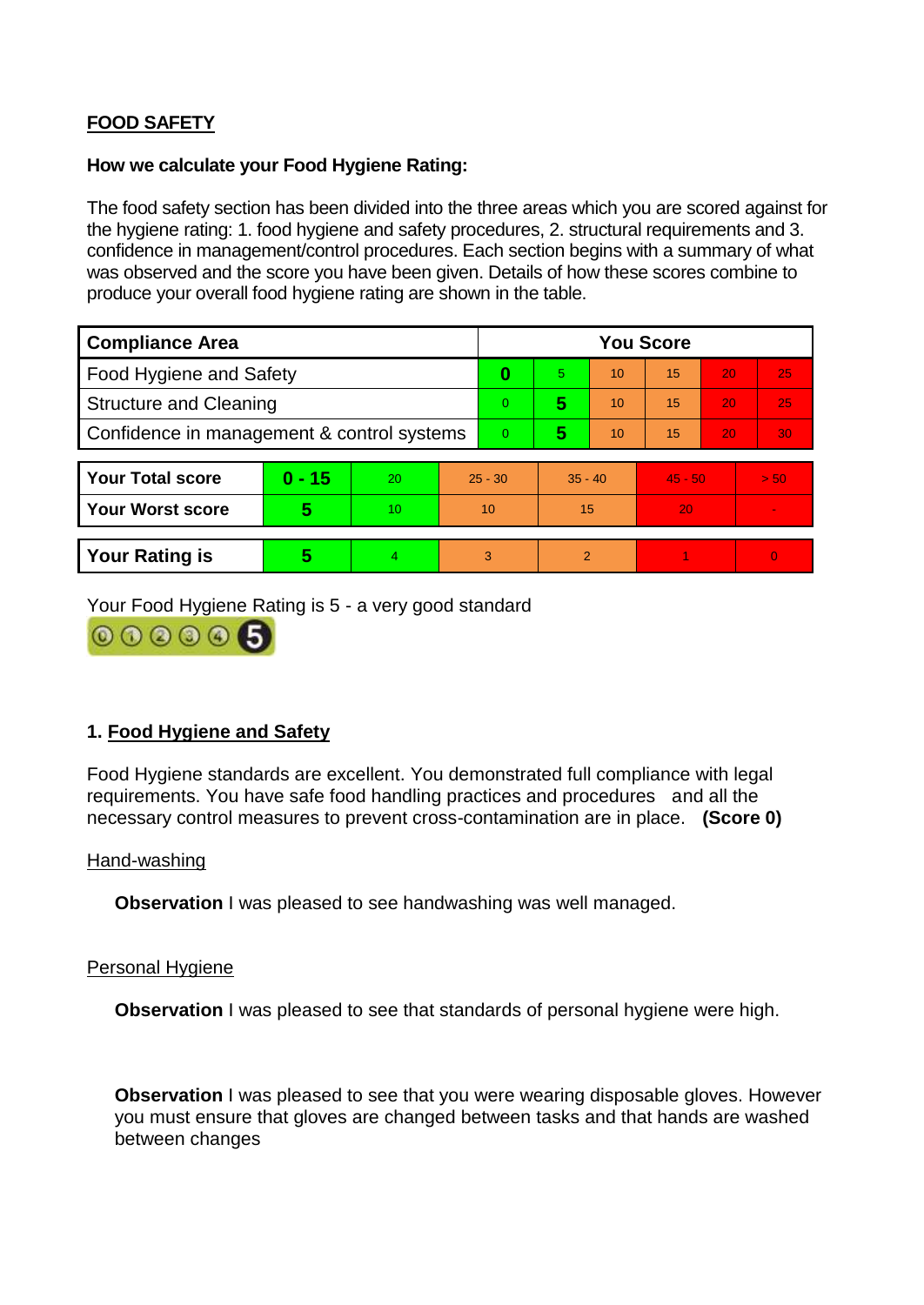### Temperature Control

 survival by applying appropriate temperature controls at points critical to food safety **Observation** I was pleased to see you were able to limit bacterial growth and/or and that you were monitoring temperatures.

# **2. Structure and Cleaning**

The structure facilities and standard of cleaning and maintenance are all of a good standard and only minor repairs and/or improvements are required. Pest control and waste disposal provisions are adequate. The minor contraventions require your attention. **(Score 5)** 

### Cleaning of Equipment and Food Contact Surfaces

**Contravention** The following items are dirty and must be cleaned::

- qrill to side of chest freezer
- ridge around top to interior of chest freezers

### Cleaning Chemicals / Materials / Equipment and Methods

 cleaning materials, methods and equipment were able to minimise the spread of **Observation** I was pleased to see that the premises was kept clean and that your harmful bacteria between surfaces.

#### **Maintenance**

**Contravention** The following had not been suitably maintained and must be repaired or replaced:

• split seals to double door Polar fridge

#### Facilities and Structural provision

 **Observation** I was pleased to see the premises had been well maintained and that adequate facilities had been provided.

### Pest Control

**Recommendation** provide fly screens to openable windows and external doors